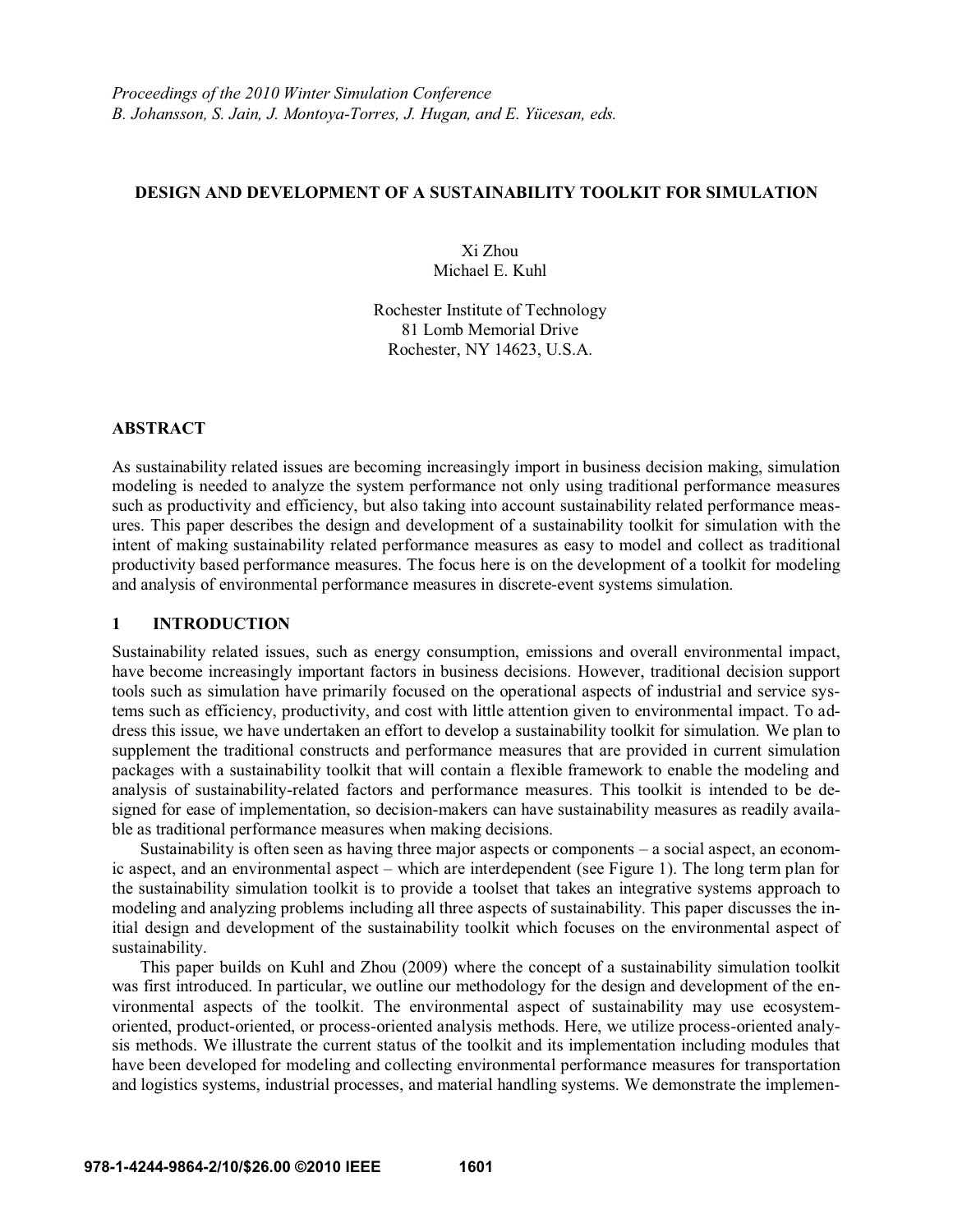tation of the current toolkit using the ARENA simulation software package and provide examples utilizing the toolkit modules.



Figure 1: Three major aspects of sustainability – social, economic, and environment

# **2 METHODOLOGY FOR THE DEVELOPMENT OF SUSTAINABILTY TOOLKIT MODULES**

The general methodology for developing the process-oriented, environmental modules of the sustainability simulation toolkit involves the following steps:

- Identify sustainability factors and environmental performance measures for systems of interest;
- Establish simulation state variables to represent the sustainability factors and performance measures;
- Identify the events in the system that cause changes to the state variables, and translate these system events to simulation events and the associated event triggers;
- Establish the mathematical, statistical, and logical relationships among the state variables to update and change the values of the state variables as events occur in the system over time;
- $\bullet$  Implement state variables, relationships, and events into a robust, flexible simulation toolkit modules; and
- $\bullet$ Perform verification, validation, and testing of the simulation toolkit modules.

Since we are utilizing discrete-event simulation, the changes to the state-variables will occur upon the instantaneous occurrence of events. For items such as emissions which may occur continuously over an interval of time, we will assume (at least initially) that emission quantity between event occurrences can be represented as a function of time, a probability distribution, or a stochastic process. In the future, it may be necessary to represent some factors as continuous variables with respect to time and utilize difference and/or differential equations to accurately represent some systems. Upon determining the mathematical, statistical, and logical relationships among state-variables, they are implemented into the sustainability toolkit consisting of a flexible framework of modules which are developed for integration into off-theshelf and customized simulation software. Initially, this will take the form of implementing the modules in the ARENA simulation software. Upon gaining these capabilities our intention is to implement the modules in a general programming language such as C++ and provide "hooks" on the toolkit modules that will allow for easy adaptation to off-the-shelf simulation languages.

# **3 CURRENT DEVELOPMENT AND IMPLEMENTATION OF TOOLKIT MODULES**

The development of the sustainability toolkit has resulted in the implementation of modules for modeling and analysis of three important and commonly encountered system components including transportation and logistics, industrial processes, and material handling. Figure 2 depicts the ARENA template that has been created using the template development tools provided in ARENA. The modules created in this tem-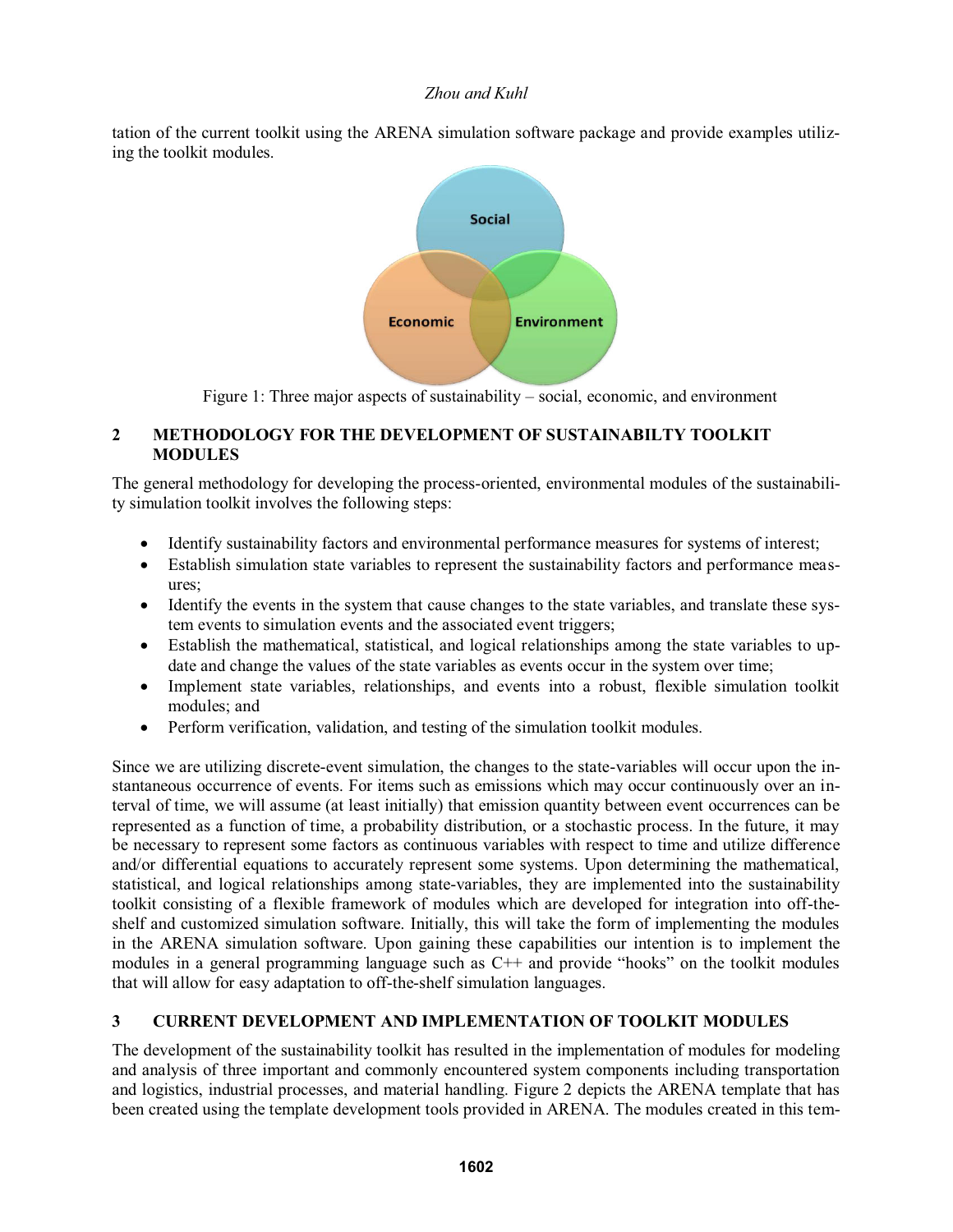plate can be used in conjunction with the other templates and modules provided with ARENA. In the following sections, we describe the development and functionality of the modules and provide examples to illustrate their use.



Figure 2: Current sustainability toolkit implementation

### **3.1 Transportation and Logistics Modules**

In Kuhl and Zhou (2009), the concept of modules for modeling transportation and logistics systems is introduced. Since then, more flexible versions of the modules have been developed and are summarized here. For additional details, please refer to Kuhl and Zhou (2009). The revised transportation toolkit consists of three modules including the *Truck Assignment* module, *Station with Emissions* module, and *Route with Emissions* module (see Figure 2).

In the transportation and logistics systems, we assume that the vehicle (truck) will be represented as an entity that flows through the simulation model logic and travels among locations (stations). Therefore, a user can create an entity (using a traditional *Create* module) and then have the entity enter the *Truck Assignment* module to define and assign the attributes of a *Truck* to the entity and set up the desired statistics collection options.

Figure 3 depicts the dialog boxes for the *Truck Assignment* module. Based on the vehicle type that is specified (e.g. Truck, Van, SUV), a second dialogue is opened for more detailed information about the vehicle. Taking the truck as an example, the user is asked to provide the information for the trucks, which includes the truck engine horsepower, the truck efficiency (measured in miles per gallon), the average speed of the truck and the fuel capacity. The user chooses the fuel type for the trucks to use. There are five types of fuel provided by our model, including the diesel, 10% soya blend biodiesel (B10), 20% soya blend biodiesel (B20), 30% soya blend biodiesel (B30) and 40% soya blend biodiesel (B40). Among four available emissions  $(CO_1, CO_2, NO_x, THC)$ , the user may select which emission components they are interested in collecting. The default mathematical relationship to calculate the emissions have been adapted from Manicom et al. (1993) as

$$
f_Y(t) = C_{Y,Z} ht = \frac{C_{Y,Z} hd}{s}
$$

where the emissions produced *f* of emission component *Y* over time interval *t* is equal to the emission coefficient  $C_{YZ}$  for emission component *Y* given fuel type *Z* times the truck horsepower *h* times the time period length. Furthermore, the time interval *t* can be calculated based on the distance *d* and the average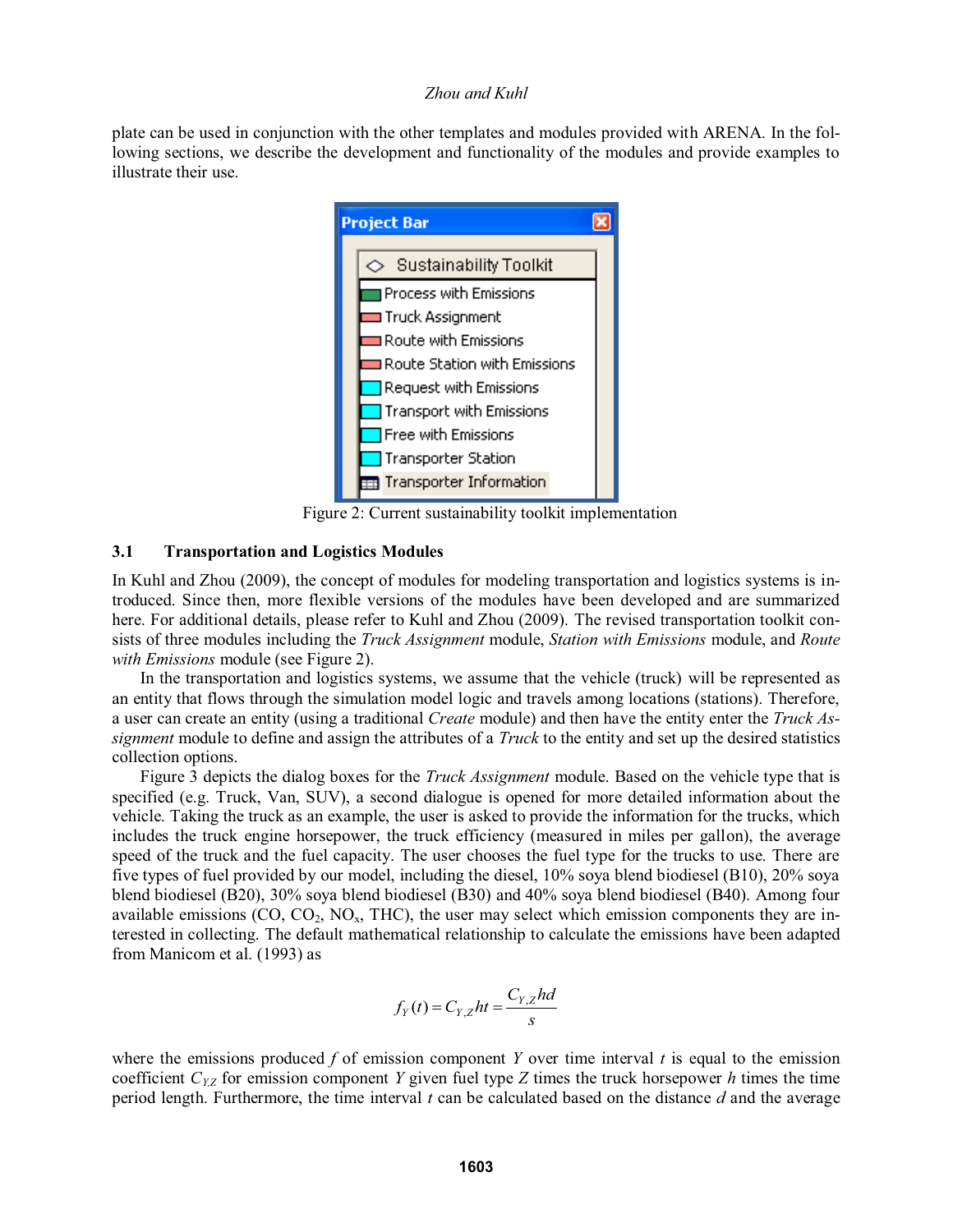speed *s*. Manicom et al. (1993) provide a list of  $C_{Y,Z}$  which are used as the default value in the toolkit. The user has the control of changing the emission coefficient based on other studies that exist or may become available in the future.

 The *Route Station with Emissions* module (see dialogue box in Figure 4a) provides the same functionality (representing a physical location) as a Station module in the ARENA. Additionally, when trucks arrive at a customer, which is modeled as a Station, our *Route Station with Emissions* module collects the emissions generated along the route from the previous location. The module accumulates the system emissions as well. Finally, the user can specify the probability of the truck idling while it remains at the station location.

 The *Route with Emissions* module (see dialogue box in Figure 4b) provides the functionality of the Route module in ARENA and also calculates accumulating emissions while the truck remains at the station. It is used to route the truck to the next customer after the truck leaves the current location. The module provides two options to the user for entering the route information. The user can provide the route distance or the route time. The system cumulative emissions are updated in this module as well.

| $\overline{\mathsf{x}}$<br><b>Transporter Assignment</b>                             | $\vert x \vert$<br><b>Truck Specification</b>                                                                                   |
|--------------------------------------------------------------------------------------|---------------------------------------------------------------------------------------------------------------------------------|
| Name:<br>Transporter Assignment<br>Transporter Specification:<br>Truck<br>Enter<br>× | MPG:<br>Truck Horsepower:<br>277<br>16.<br>Fuel Capacity:<br>Average Speed:<br>35<br>100                                        |
| 0K<br>Cancel<br>Help                                                                 | Fuel Type:<br><b>B20</b><br>×                                                                                                   |
|                                                                                      | Emission Coefficient:<br>1.32(Default)<br>657(Default)<br>$\Box$ CO<br>$\checkmark$<br>$\nabla$ CO <sub>2</sub><br>$\checkmark$ |
|                                                                                      | 4.46(Default)<br>$\checkmark$<br>0.56(Default)<br>$\checkmark$<br>$\nabla$ THC<br>$\nabla$ NO <sub>x</sub>                      |
|                                                                                      | 0K<br>Help<br>Cancel                                                                                                            |

Figure 3: Simulation Module Dialogue Boxes: *Truck Assignment* Module

| <b>Station with Emissions</b>                                                                                                                                                 | $\vert x \vert$<br><b>Route with Emissions</b>                                                                                                                                                                                            | $ \mathsf{x} $           |
|-------------------------------------------------------------------------------------------------------------------------------------------------------------------------------|-------------------------------------------------------------------------------------------------------------------------------------------------------------------------------------------------------------------------------------------|--------------------------|
| Station Name:<br>Name:<br>Customer Station<br>Customer<br><b>▽</b> Report Statistics<br>Truck Status:<br>Probability for Truck Idling:<br>UNIF(0, 0.8)<br>He<br>OK.<br>Cancel | Name:<br>Route with Emissions to Next Customer<br>D)<br>Route Information<br>Distance:<br>Distance<br>Units:<br>Route Time:<br>Destination Type:<br>Station Name:<br>Station<br>$\blacktriangledown$<br>Customer<br>Help<br>Cancel<br>OK. | $\overline{\phantom{a}}$ |

 $(a)$  (b) Figure 4: Simulation Module Dialog Boxes: (a) *Station with Emissions*, (b) *Route with Emissions*

 **Example 1** *Suppose a company has a centralized warehouse facility from which it makes deliveries to customers on a daily basis. The company currently has 8 trucks that consume diesel fuel. Each day*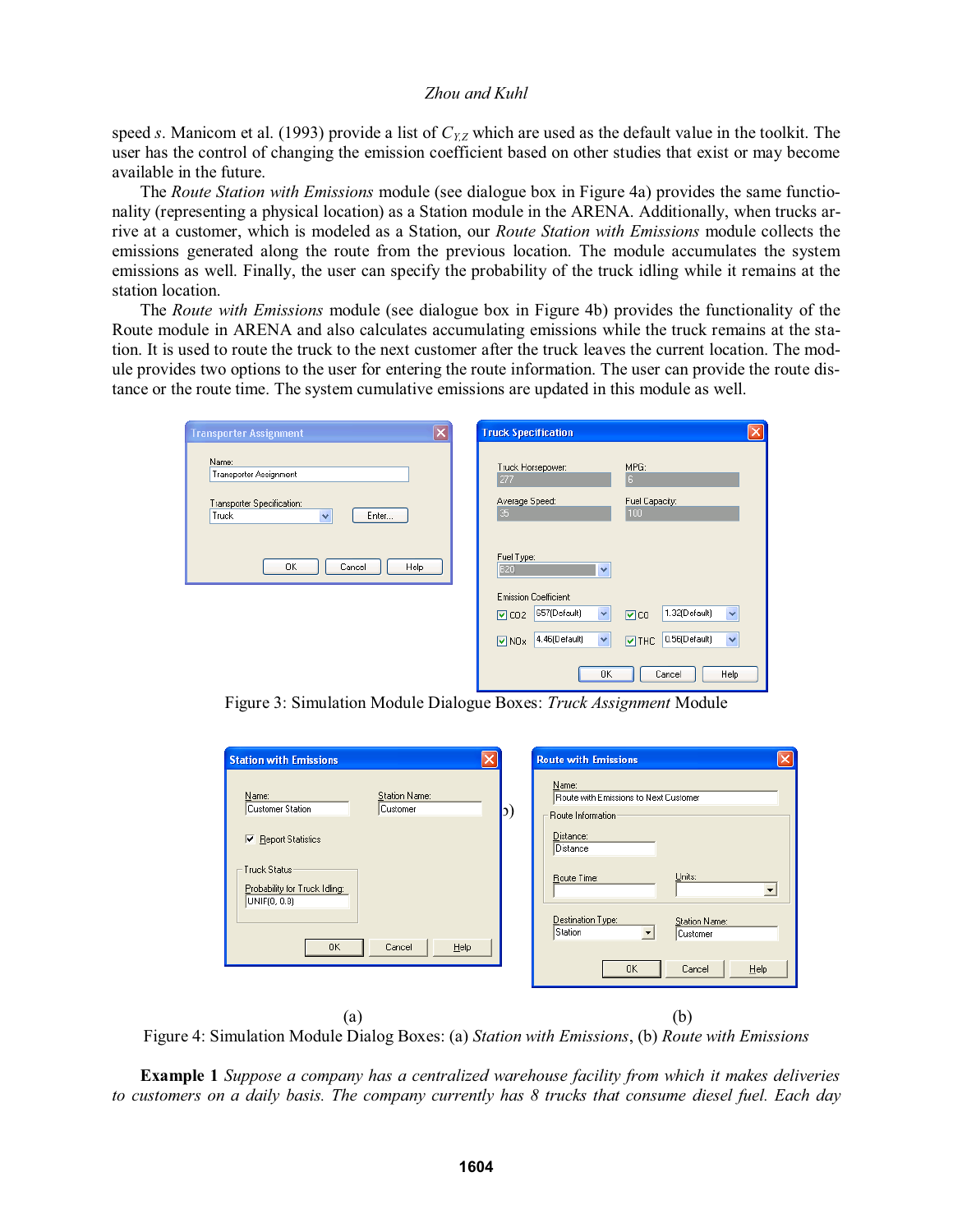*routes are assigned to trucks. The route may consist of a variable number of delivery stops at customers and variable route distances that can each be represented by a probability distribution. The company needs to replace part of its fleet of trucks. The company wants to determine the number and type of trucks to purchase (e.g. capacity, type of fuel, and engine power) while taking into account the energy consumption and emissions in addition to traditional system performance measures such as cost and customer service level. Detailed specifications are provided in Table 1. Figure 5 represents a random instance of truck routings of deliveries to customers and returning to the warehouse.* 

| Table 1: Simulation Parameter Specifications |                                                  |  |  |  |
|----------------------------------------------|--------------------------------------------------|--|--|--|
| Specification                                | <b>Assigned Value</b>                            |  |  |  |
| Number of Trucks                             | 8 Trucks                                         |  |  |  |
| <b>Truck Horsepower</b>                      | 277 Horsepower                                   |  |  |  |
| <b>Truck Fuel Economy</b>                    | 6 Miles per Gallon                               |  |  |  |
| <b>Truck Average Speed</b>                   | 35 Miles per Hour                                |  |  |  |
| <b>Truck Fuel Capacity</b>                   | 100 Gallons                                      |  |  |  |
| Fuel Type                                    | 20% Soya Blend Biodiesel                         |  |  |  |
| <b>Route Distance</b>                        | $22 + 275 \times \text{BETA}(0.896, 2.77)$ Miles |  |  |  |
| Number of Customers                          | Random Integer between 1 and 10                  |  |  |  |
| Probability for Truck Idling                 | Random Number between 0 and 1                    |  |  |  |
| Number of Product Boxes Unloaded             | Random Integer between 1 and 10                  |  |  |  |
| Unloading Time                               | 2 Minutes per Box                                |  |  |  |



Figure 5: Diagram of a Sample Instance of Truck Routings Generated via the Example Simulation Model

 The simulation model constructed for Example 1 is shown in Figure 6. Given the toolkit modules, we utilize them along with standard ARENA modules to represent the transportation system. Entities representing the 8 trucks are created in the Create module. The *Truck Assignment* module is used to assign truck parameters as well as to specify the emissions to collect. The routings for this example are specified in the traditional assign modules. The first *Route with Emissions* module (labeled Route with Emissions to Customer) is used to specify the routing of the truck from the warehouse to the first customer. The *Route Station with Emission* module (labeled Customer Station) represents the location of a  customer. At each customer location, a Process module is used to represent the delivery process. The Decide module is used to determine if the route has been complete. If so, the *Route with Emissions* module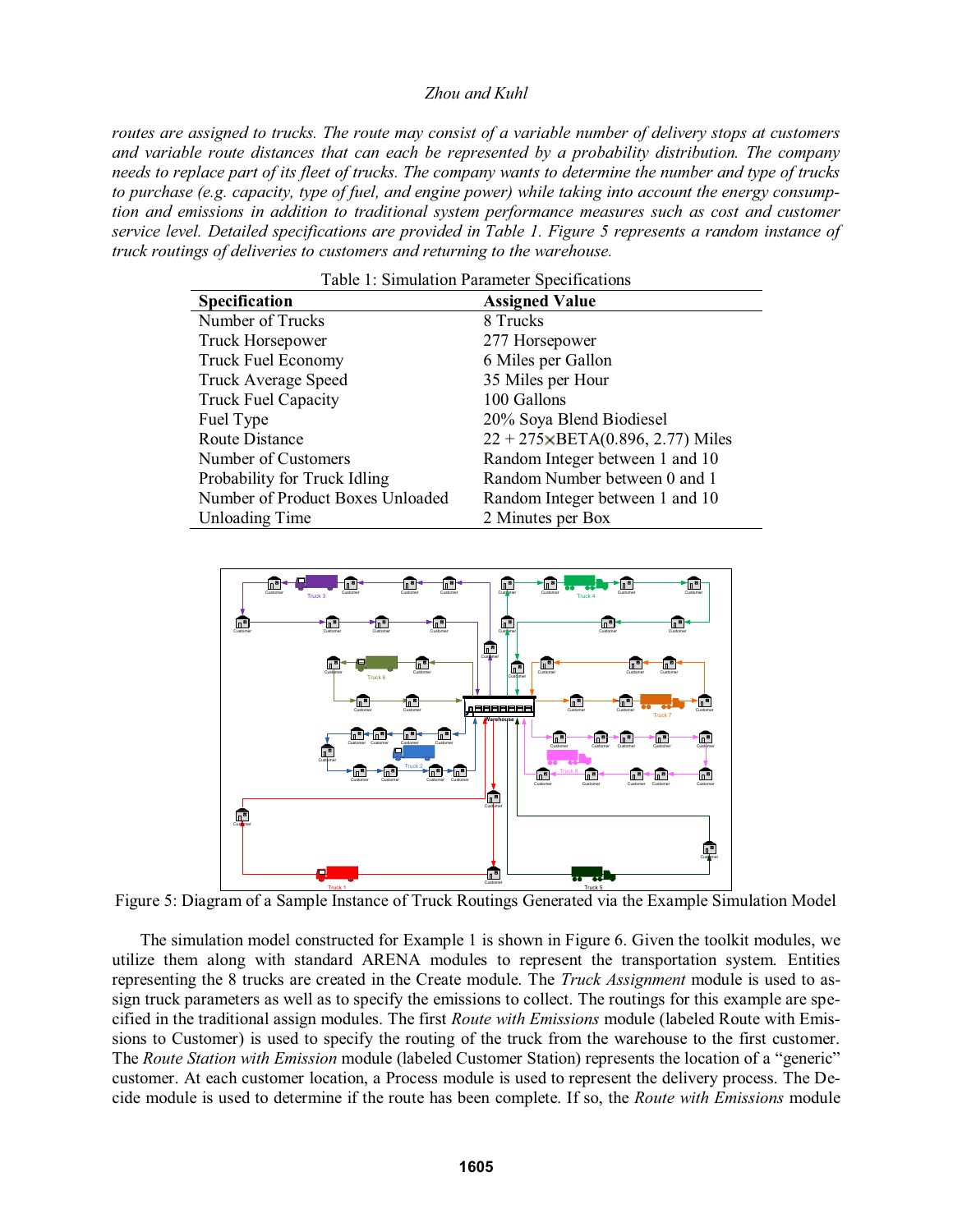(labeled Route with Emissions to Warehouse) is used to route the truck back to the warehouse. If the route is not complete, the *Route with Emissions* module (labeled Route with Emissions to Next Customer) is used to send the truck to the next customer on the route. The simulation model is set up to represent a simulation length of a 5 day week.



Figure 6: Example 1, Transportation Simulation Model

 To demonstrate the use of the simulation model, the model was set up and run. Table 2 shows the output of the simulation model including both the environmental performance measures and the traditional system performance measures for the model run for one replication of 5 days using 8 trucks utilizing 20% soya blend biodiesel. The performance measures are collected and shown for each truck and for the entire system.

|  | Table 2: Example of Simulation Results for Trucks using 20% Soya Blend Biodiesel over 5 Days |
|--|----------------------------------------------------------------------------------------------|
|  |                                                                                              |

|                                      | Truck 1    | Truck 2    | Truck 3    | Truck 4    | Truck 5    | Truck 6    | Truck 7    | Truck 8    | <b>System</b> |
|--------------------------------------|------------|------------|------------|------------|------------|------------|------------|------------|---------------|
| $CO$ Emissions $(g)$                 | 8,276.2    | 2,650.5    | 5,442.2    | 5,021.6    | 4,728.0    | 5,877.8    | 5,724.4    | 6,286.3    | 44,007.0      |
| $CO2$ Emissions (g)                  | $4.1E + 6$ | $1.3E + 6$ | $2.7E + 6$ | $2.5E + 6$ | $2.4E + 6$ | $2.9E + 6$ | $2.8E + 6$ | $3.1E + 6$ | $2.2E+7$      |
| $NOx$ Emissions (g)                  | $2.8E + 4$ | $9.0E + 3$ | $1.8E + 4$ | $1.7E + 4$ | $1.6E + 4$ | $2.0E + 4$ | $1.9E + 4$ | $2.1E + 4$ | $1.5E + 5$    |
| THC Emissions (g)                    | 3,511.1    | 1,124.4    | 2,308.8    | 2,130.3    | 2,005.8    | 2,493.6    | 2,428.5    | 2,666.9    | 18,669.0      |
| Route Distance (mi.)                 | 703.6      | 198.9      | 401.9      | 381.5      | 384.9      | 492.6      | 482.6      | 532.9      | 3,579.0       |
| Route Time (hrs.)                    | 25.2       | 8.8        | 17.1       | 17.8       | 14.5       | 18.6       | 19.1       | 19.7       | 140.9         |
| Fuel<br>Consumed (gal.)<br>Customers | 117.3      | 33.1       | 67.0       | 63.6       | 64.2       | 82.1       | 80.4       | 88.8       | 596.5         |
| Served                               | 28.0       | 18.0       | 34.0       | 40.0       | 18.0       | 24.0       | 29.0       | 30.0       | 221.0         |

#### **3.2 Process with Emissions Module**

Industrial processes, such as chemical manufacturing, coating processes, and cement manufacturing, involve energy and material consumption and generate environmental emissions. We introduce a *Process with Emission* module in the sustainability toolkit which provides the user with a flexible framework to model industrial processes. Here our effort is to design and develop a flexible framework where predefined processes and statistics can be easily utilized while the user is also allowed to collect additional statistics and define additional processes along with their process characteristics.

 The *Process with Emission* module dialog box is shown in Figure 7. The upper portion of the dialog box provides the functions of a traditional process module. In the lower portion, additional functionality is provided for process specifications. The dialog box changes dynamically depending on the process type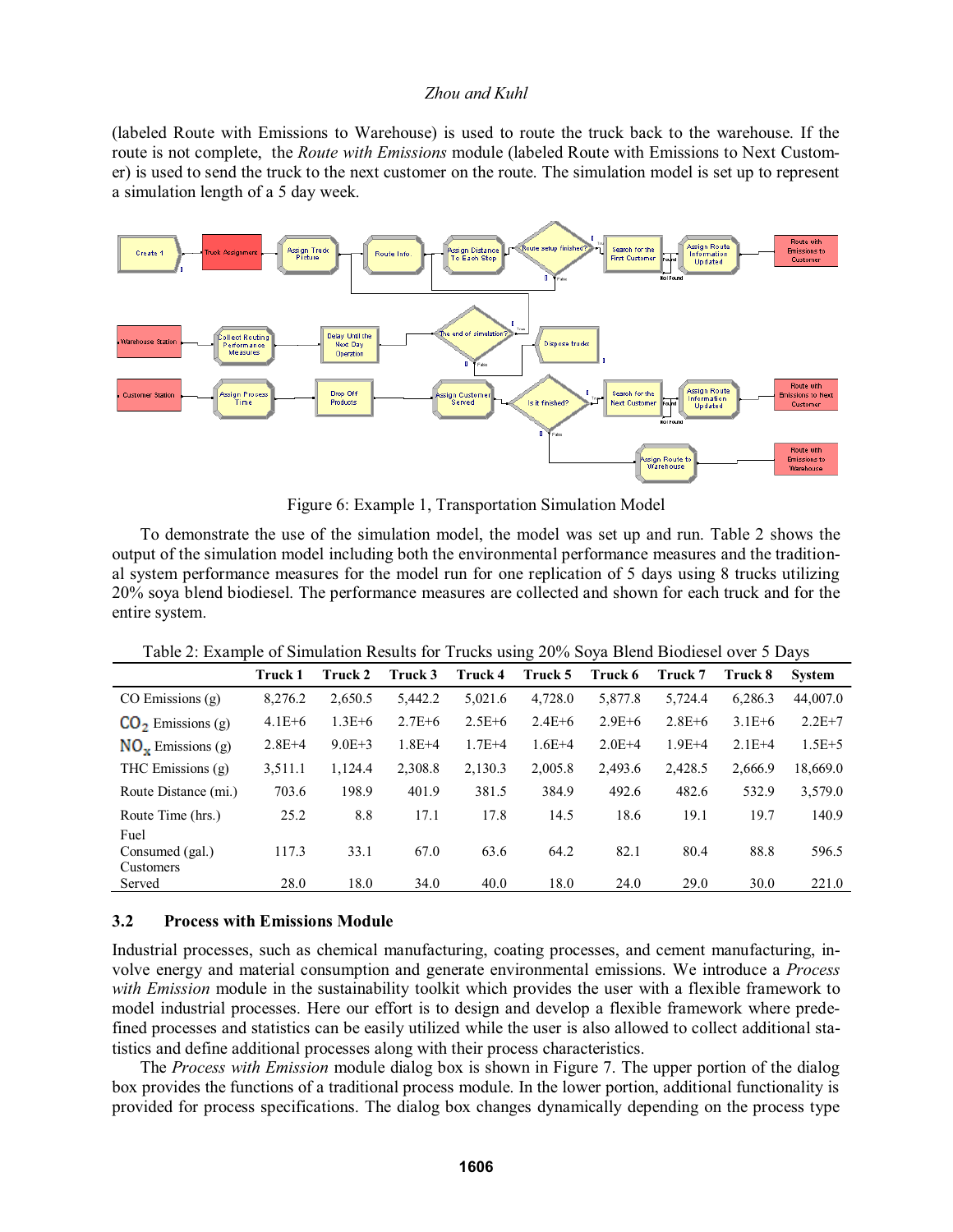selected. Currently, there is one predefined process which is an industrial coating process. Other predefined processes will be added as the toolkit is developed. The dialog box where the user specifies the coating process parameters is shown in Figure 7b. If a user-defined process is selected or additional statistics are desired, corresponding dialog boxes are provided for user input.

| Ιx<br><b>Process with Emissions</b>                                                                                                                                                                                                                                                                                                                                                                                                    | $\vert x \vert$<br><b>Coating Parameters</b>                                                                                                                                                                                                                   |
|----------------------------------------------------------------------------------------------------------------------------------------------------------------------------------------------------------------------------------------------------------------------------------------------------------------------------------------------------------------------------------------------------------------------------------------|----------------------------------------------------------------------------------------------------------------------------------------------------------------------------------------------------------------------------------------------------------------|
| Name:<br>UPC<br>Logic<br>Priority:<br>Action:                                                                                                                                                                                                                                                                                                                                                                                          | Specification:<br>Standard<br>$\checkmark$<br>Paint Type:<br>Solvent Ratio:<br>7<br>Water-based<br>v                                                                                                                                                           |
| $\checkmark$<br>$\checkmark$<br>Seize Delay Release<br>Medium <sup>[2]</sup><br>Resources:<br>Resource, UPC Worker, 1<br>Add<br><end list="" of=""><br/>Edit<br/>Delete<br/>Delay Type:<br/>Units:<br/>Allocation:<br/><math display="inline">\checkmark</math><br/>Minutes<br/><math display="inline">\checkmark</math><br/><math display="inline">\checkmark</math><br/>Value Added<br/>Expression<br/>Expression:<br/>EXP0(2)</end> | ×<br>$\boldsymbol{\mathcal{Z}}$<br>Area Unit:<br>Surface Area:<br>69<br>v<br>m<br>Coating Efficiency:<br>UNIF(0.5,0.6)<br>O Collect Environmental Measures<br>Material Consumption:<br>Emissions<br><b>⊠</b> ∨oc<br>Paint Consumption<br>☑ Solvent Consumption |
| Process Specification<br>Process Type:<br>Coating Parameters<br><b>Industrial Coating Process</b><br>$\ddotmark$<br><b>Industrial Coating Process</b><br><b>User Defined</b><br>None<br>Help<br>Cancel<br>ℼ                                                                                                                                                                                                                            | Collect Additional Statistics<br>0K<br>Cancel<br>Help                                                                                                                                                                                                          |
| (a)                                                                                                                                                                                                                                                                                                                                                                                                                                    | $\left(\mathrm{b}\right)$                                                                                                                                                                                                                                      |

Figure 7: (a) Process with Emission Dialog Box; and (b) Coating Parameters Dialog Box

The predefined industrial coating process is based on a study by Rentz et al. (2002) involving various industrial coating process applied to vehicles. The quantity of paint consumed to coat the vehicles is a function of several parameters including the coating area, the paint usage coefficient, and the coating process efficiency. Rentz et al. (2002) provide a list of the paint usage coefficient for various coating material including water-based paint and solvent-based paint. The paint usage coefficient is in the units of grams per square meter (grams/m<sup>2</sup>). The equation for calculating the paint consumption is:

$$
f_j(x,Z) = \frac{C(Z)A(x)}{eff}
$$

where the paint consumed *f* by using paint type *Z* to paint vehicle *x* in process *j* is equal to the paint usage coefficient  $C(Z)$  for paint type Z times the painting area  $A(x)$  for vehicle x divided by the painting process efficiency *eff*. The solvent consumption is calculated as:

$$
g_j(x,Z) = r(Z)f(x,Z)
$$

where the solvent consumed *g* by using paint type *z* to paint vehicle *x* in process *j* equal to the paint consumption *f* times the solvent ratio of paint type *Z*. Rentz et al. (2002) study the emissions generated from coating the vehicle as well. The results of the research study provide that the volatile organic compounds (VOC) generated *V* by using paint type *Z* to paint vehicle *x* in process *j* is calculated as the VOC emission coefficient of paint type *Z* times the painting area  $A(x)$  for vehicle *x* divided by the painting process efficiency *eff* resulting in the following relationship:

$$
V_j(x,Z) = \frac{\tau(Z)A(x)}{eff}.
$$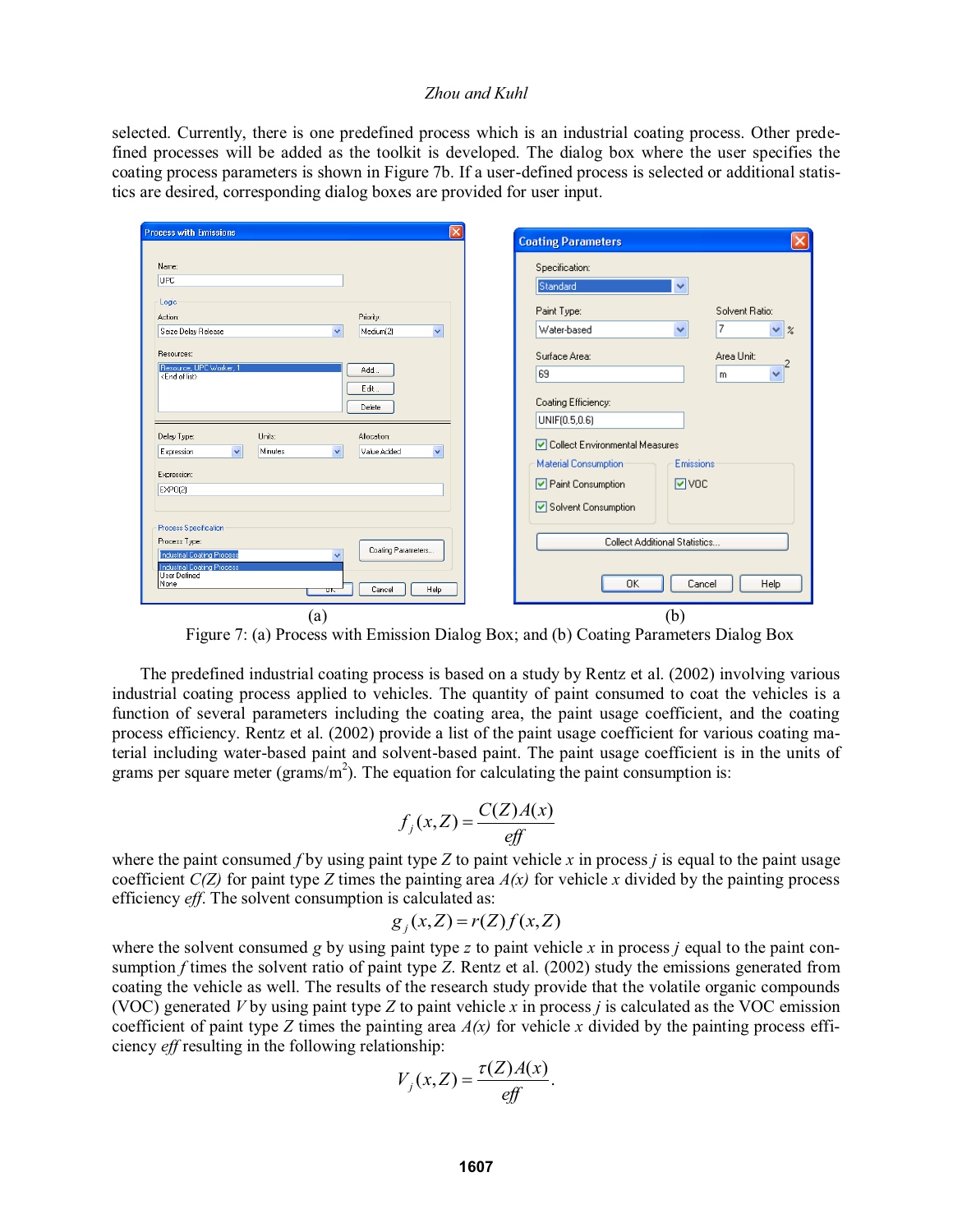As a simulation model consists of processes, traditional system performance measures include the average process resource utilization, average process time, and average waiting time. Typically, the sustainability performance measures including the material consumption and emissions generation are collected for each process (e.g. VOC generation in process *j* in total). The system performance measures are accumulated for the whole system as well (e.g. VOC generation in the system).

To illustrate the use of the Process with Emissions module, the following example is presented.

 **Example 2** *A plant has a top coating line for coating vehicles. The top coating process consists of five sequential steps including underbody protection coating, filler application, base coat application, clear coat application and cavity sealing. In each of the five coating processes, the company can choose from solvent-based paint or water-based paint as the coating material. The company wants to evaluate this coating line on its productivity and efficiency, while taking into account the material consumption and the emissions generation, especially the generation of Volatile Organic Compounds (VOC). Table 3 contains additional details of the system.* 

|               | Underbody    | Underbody  |             |                     |          |         |
|---------------|--------------|------------|-------------|---------------------|----------|---------|
|               | Protection   | Protection | Filler      |                     | Clear    | Cavity  |
|               | using filler | using PVC  | Application | Base Coating        | Coating  | Sealing |
|               |              |            |             |                     | Solvent- |         |
| Paint Type    | Water-based  | PVC.       | Water-based | Water-based         | based    | Powder  |
| Solvent Ratio | $7\%$        |            | 7%          | UNIF $(10\%, 20\%)$ | 40%      |         |

Table 3: Material Used for Coating Processes

 In this example, the predefined industrial coating process can be used to model the Underbody Protection using filler, the Filler Application, and the Clear Coating processes where paint and solvent consumption are measured along with VOCs. The Base Coating process can also be modeled as the predefined industrial coating process, but in addition requires statistics collection on CO, NOx, and dust emissions. The PVC and Cavity Sealing processes cannot be modeled as the predefined industrial coating process, but can be modeled as user-defined processes. Figure 8 shows the simulation logic applied for this example including the use of the *Process with Emissions* modules.



Figure 8: Example Simulation Model with Emissions Template (left side) Implemented in ARENA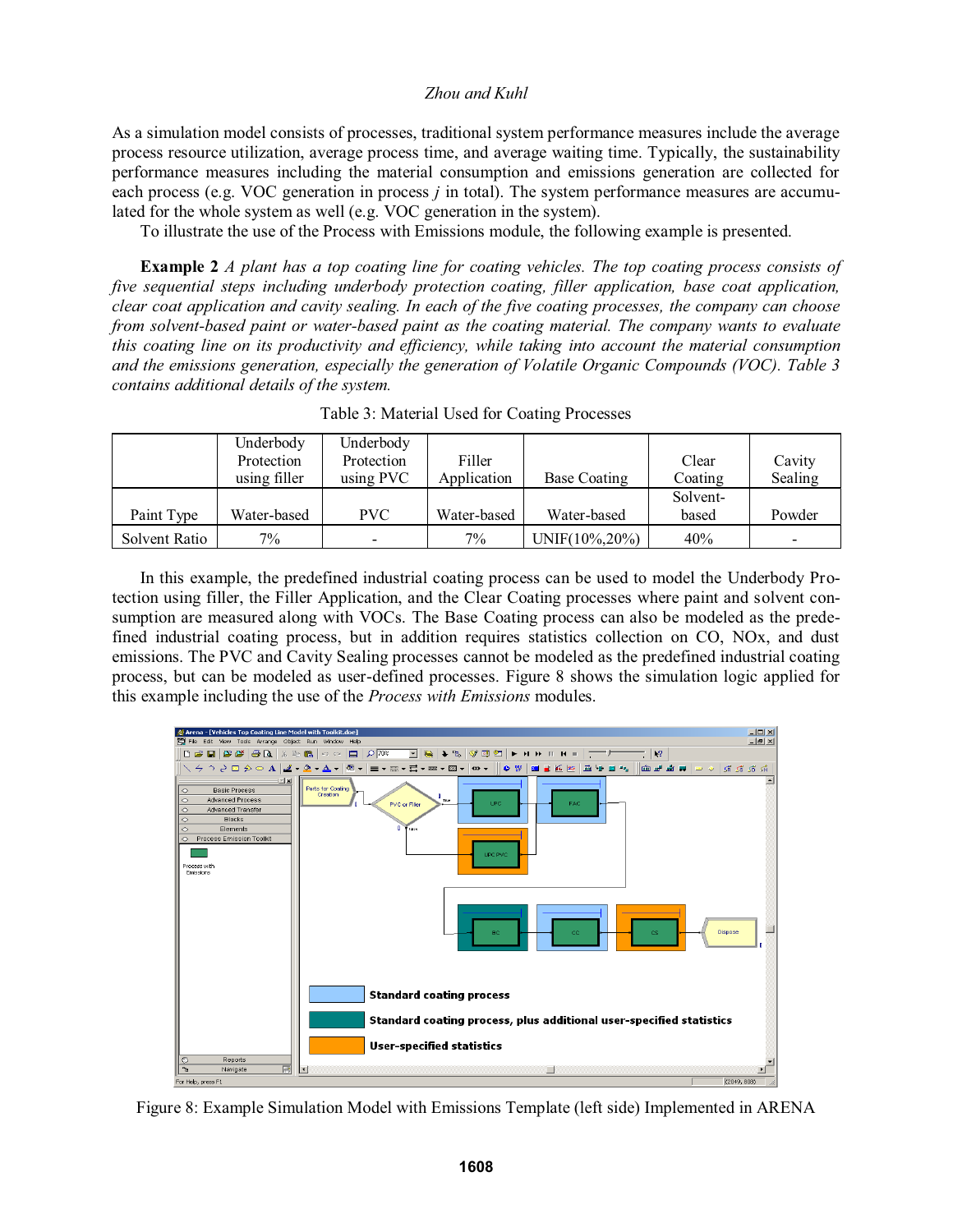To demonstrate the use of the simulation model, the model was set up and run. Table 4 shows the output of the simulation model run for one replication over 20 hours. The sustainability performance measures are collected and shown for each process and for the entire system.

|                                                   | Underbody    | Underbody   |                    |                              |              |             |             |
|---------------------------------------------------|--------------|-------------|--------------------|------------------------------|--------------|-------------|-------------|
|                                                   | Protection   | Protection  | Filler Ap-         | <b>Base Coat-</b>            | Clear        | Cavity      |             |
|                                                   | using filler | using PVC   | plication          | ing                          | Coating      | Sealing     | System      |
|                                                   |              |             | <b>Consumption</b> |                              |              |             |             |
| Paint Con-<br>sumption $(g)$                      | $2.1E + 0.5$ |             | $2.3E + 06$        | $2.3E + 06$                  | $1.3E + 06$  |             |             |
| Solvent Con-<br>sumption $(g)$                    | $1.5E + 04$  |             | $1.6E + 0.5$       | $3.6E + 0.5$                 | $5.2E + 0.5$ |             |             |
| Add. PVC<br>Usage $(g)$                           |              | $3.5E + 03$ |                    |                              |              |             |             |
| Add. Powder<br>Usage $(g)$                        |              |             |                    | $\qquad \qquad \blacksquare$ |              | $5.5E + 03$ |             |
|                                                   |              |             | <b>Emissions</b>   |                              |              |             |             |
| VOC Genera-<br>$\frac{\text{tion (g)}}{\text{d}}$ | $8.1E + 04$  |             | $8.9E + 05$        | $8.9E + 05$                  | $2.6E + 06$  |             | $4.5E + 06$ |
| Add. CO Gen-<br>eration $(g)$                     |              |             |                    | $4.8E + 03$                  |              |             | $4.8E + 03$ |
| Add. NO <sub>x</sub><br>Generation $(g)$          |              |             |                    | $1.8E + 04$                  |              |             | $1.8E + 04$ |
| Add. Dust<br>Generation $(g)$                     |              |             |                    | $2.3E + 03$                  |              |             | $2.3E + 03$ |

Table 4: Simulation Results for Vehicles Top Coating Line over 20 hours

### **3.3 Material Handling Modules**

The transporter toolkit is designed to capture the main sources of emissions in warehouses which are emitted by material handling equipment. Important performance measures related to the emission level are collected and reported by the transporter toolkit modules as well as the traditional performance measures such as the equipment utilization, average travelling time, etc.

 The Environmental Protection Agency (EPA) estimates that forklift operations generated 297,973 tons of NOx, 64,892 tons of THC, and 1,357,677 tons of CO in 2007, which shows that the forklifts are large contributors to non-road emissions. To calculate the quantity of emissions generated by operating the forklift, a formulation provided by the EPA is used. EPA provides a list of emission coefficients in the unit of grams per horsepower per hour (grams/hp·hr) for various emission types. The formulation will be used to estimate emission levels of forklift equipment. Thus, we have the relationship:

$$
f_Y(t) = C_Y h t \tau = \frac{C_Y h d \tau}{s}
$$

where the emissions produced *f* of emission component *Y* over time interval *t* is equal to the emission coefficient *CY* for emission component *Y* times the forklift horsepower *h* times the time period length times the load factor  $\tau$ . The load factor represents the proportion of rated power used by the forklift for each of the operations executed. It is a number between 0 and 1. This relationship can be used directly when the forklift is idling, however when the forklift is traveling between locations, the time component can be calculated as the distance traveled *d* divided by the average speed *s.* 

 Based the events identified, four modules and one data module have been created. These modules include the *Request with Emissions* module, the *Transport with Emissions* module, the *Free with Emissions* module the *Transporter Station* module, and the *Transporter Information* data module (see Figure 9).

 The *Request with Emissions* module has the full functionality of the traditional Request module. In addition to the parameters to be entered by the user, such as the transporter name, selection rule, and ve-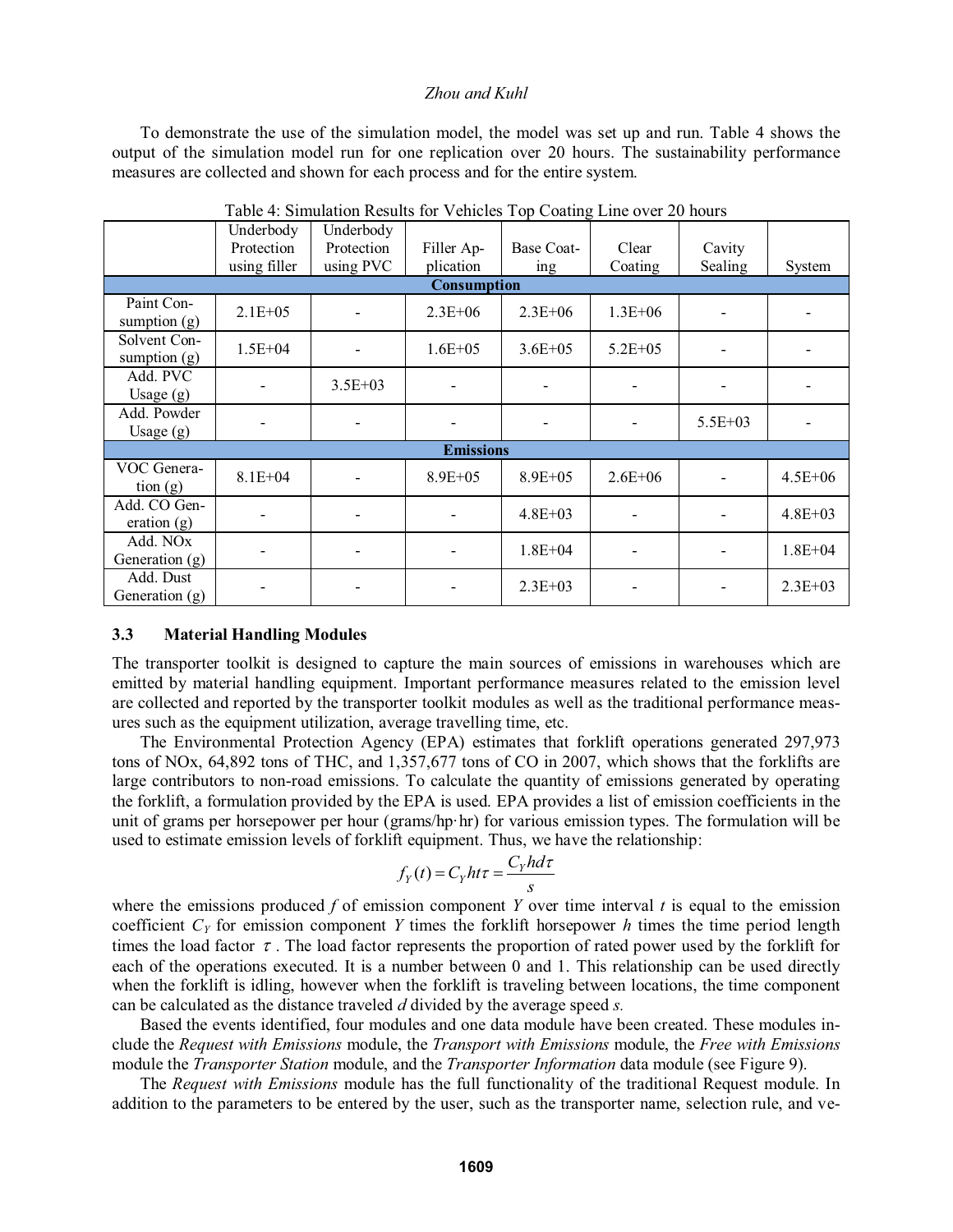locity, the module asks the user to provide an idling probability that determines the status of the forklift when it arrives at the entity's location. The module allocates the forklift to be used and calculates the emissions generated along the route from its original location to the location where the entity requests it.

 The *Transport with Emissions* module has the full functionality of the traditional Transport module. The user is asked to specify the station to which the entity is transported. The user also needs to specify the load factor for that movement from the current location to the destination location. The *Transport with Emissions* module can calculate the emissions generated during the period of time after the forklift arrives at the location if the forklift is left idling.

 The *Transporter Station* module provides the same functionality (representing a physical location) as a Station module. Additionally, when the forklift arrives at the entity's destination, which is modeled as a Station, our *Transporter Station* module collects the emissions generated along the route from the location of the previous location where the entity is transported from. Finally, the user can specify the probability of the truck idling while it remains at the station location.

 The *Free with Emissions* module frees the Forklift that is transporting the entity. It collects the emissions generated if the forklift is left idling while it remains at the station.

 The *Transporter Information* data module asks the user to specify the necessary parameters needed in order to make the calculation for environmental performance measures. For a forklift, it asks the user to enter the rated horsepower and the load factor.



Figure 9: Transporter with Emissions Module Dialogue Boxes: (a) Request with Emissions Module, (b) Transport with Emissions Module, (c) Transporter Station, (d) Free with Emissions Module, and (e) Transporter Information.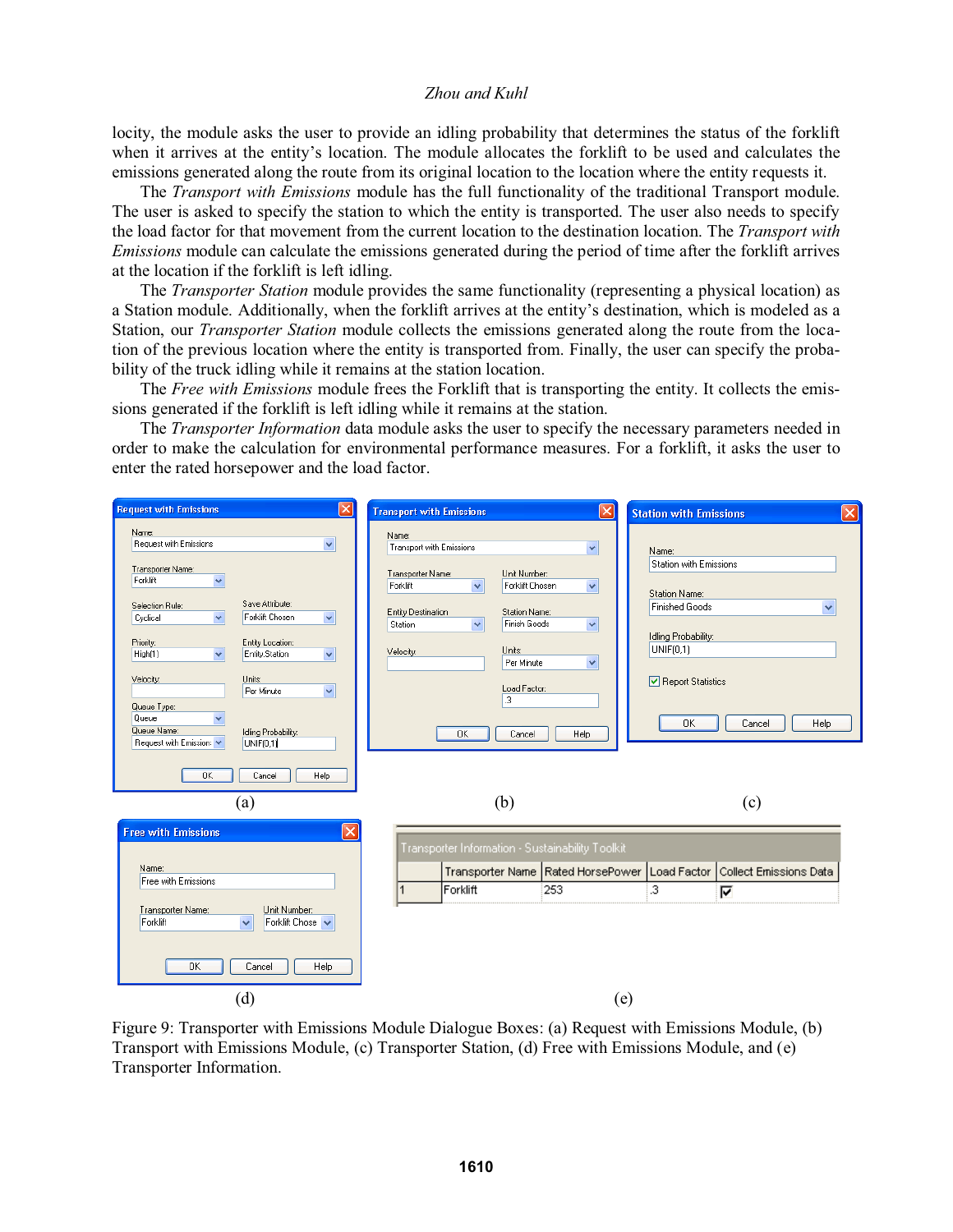A prototype test example of using the transporter toolkit has been created and modeled in Arena.

**Example 3** *Suppose a small company wants to evaluate the environmental impacts of their cross docking warehouse. A single forklift is used to transport the items among three stations which are the receiving station, intermediate station and the shipping station. Table 5 shows the parameters and specifications used in the simulation model.* 

| Table 5: Simulation Parameters for Transporter Model |       |  |  |  |
|------------------------------------------------------|-------|--|--|--|
| Specification                                        | Value |  |  |  |
| Number of Forklifts                                  |       |  |  |  |
| <b>Forklift Rated Horsepower</b>                     | 288   |  |  |  |
| CO Emission Factor $(g/hp-hr)$                       | 285   |  |  |  |
| $CO2$ Emission Factor (g/hp-hr)                      | 50.3  |  |  |  |
| THC Emission Factor (g/hp-hr)                        | 126   |  |  |  |
| $NOx$ Emission Factor (g/hp-hr)                      | 83.25 |  |  |  |
| Load Factor                                          | 03    |  |  |  |

 Figure 10 displays the overall simulation model using the sustainability toolkit. The model is run for 220 hours and the results from running the model are shown in Table 6.



Figure 10: Example Transporter Model with Sustainability Toolkit (left side) Implemented in ARENA

| <b>Environmental</b>        |               |
|-----------------------------|---------------|
| <b>Performance Measures</b> | Value         |
| $CO2$ Emissions (g)         | $9.91E + 03$  |
| $CO$ Emissions $(g)$        | $2.74E + 0.5$ |
| THC Emissions (g)           | $1.84E + 0.5$ |
| $NOx$ Emissions (g)         | $1.01E + 0.5$ |